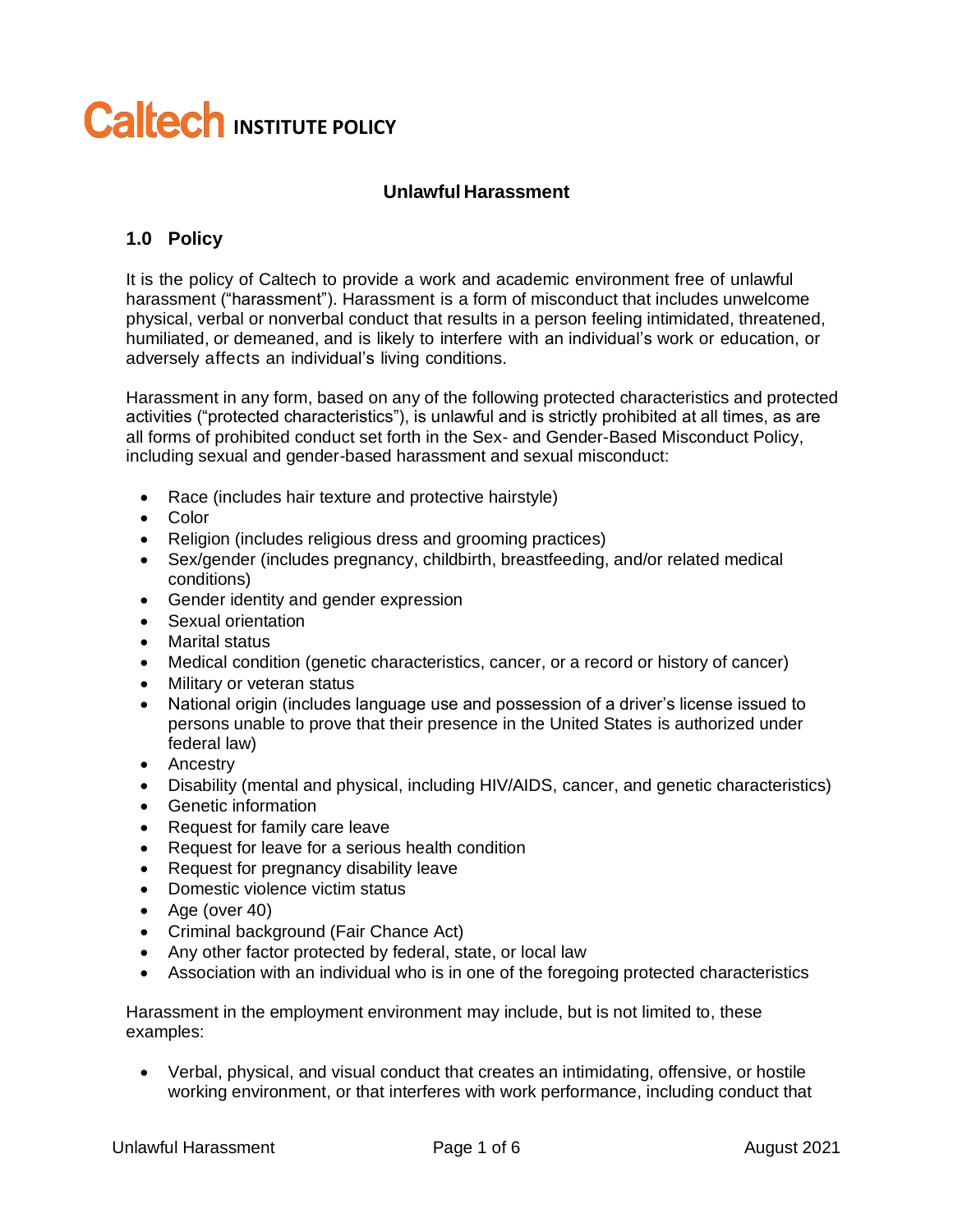denigrates or shows hostility or aversion toward an individual because of any protected characteristic

- Verbal statements, such as slurs, offensive jokes, insults, epithets, name calling, or teasing
- Visual or graphic images, such as offensive and/or sexually oriented posters, photographs, symbols, cartoons, drawings, computer displays, e-mails, text messages, objects, or digital and social media activity, including blogs, forums, chat rooms, social networking sites, and other social media applications
- Physical conduct, including touching, physical assaults or threats, blocking someone's path or normal movement, gestures, and leering
- Other forms of intimidation, ridicule or mockery, insults or put-downs
- Interference with work performance
- Unwanted sexual advances, invitations, or comments
- Threats and demands to submit to sexual requests as a condition of continued employment or to avoid loss of employment benefits
- Offers of employment benefits in return for sexual favors
- Conversation about one's own or someone else's sex life, sex, gender, sexual orientation, gender nonconformity, and/or gender identity
- Inappropriate conduct or comments consistently targeted at only one gender, race, or another protected characteristic

Harassment in the educational setting also includes harassment based on protected characteristics that is contrary to the pursuit of inquiry and education. The following are examples of behaviors that may constitute harassment in the educational setting:

- An adviser tells a minority student not to take a certain course because the adviser says that other minority students have had difficulty in the course
- A disabled individual is not included in an off-site outing because of lack of mobility
- A faculty member assigns only menial tasks to a minority student worker while assigning more complex tasks to a Caucasian student worker who is at the same educational level.
- A student tells racially offensive jokes within a study group session with other students
- An individual is ostracized from group activities because of their national origin
- A student posts racist jokes to a house email list

Complaints concerning sex and gender-based discrimination and harassment and sexual misconduct are governed by the Sex- [and Gender-Based](https://hr.caltech.edu/documents/2925/caltech_institute_policy-sex_and_gender_based_misconduct.pdf) Misconduct Policy.

Caltech is committed to educating the community in ways to prevent harassment. Caltech requires all employees, including those responsible for directing or supervising other Caltech employees or evaluating the work of students, to regularly participate in training regarding harassment, and the prevention of harassment and other abusive conduct, consistent with federal and state legal requirements.

## **2.0 Scope**

This policy applies to all members of the Caltech community, including at JPL (students, faculty, supervisory and nonsupervisory employees, postdoctoral scholars, volunteers, interns, vendors, contractors, persons performing services under contract with Caltech, visitors, and any other individuals regularly or temporarily employed, studying, living, visiting, or otherwise participating in Caltech's employment and education programs and activities). This policy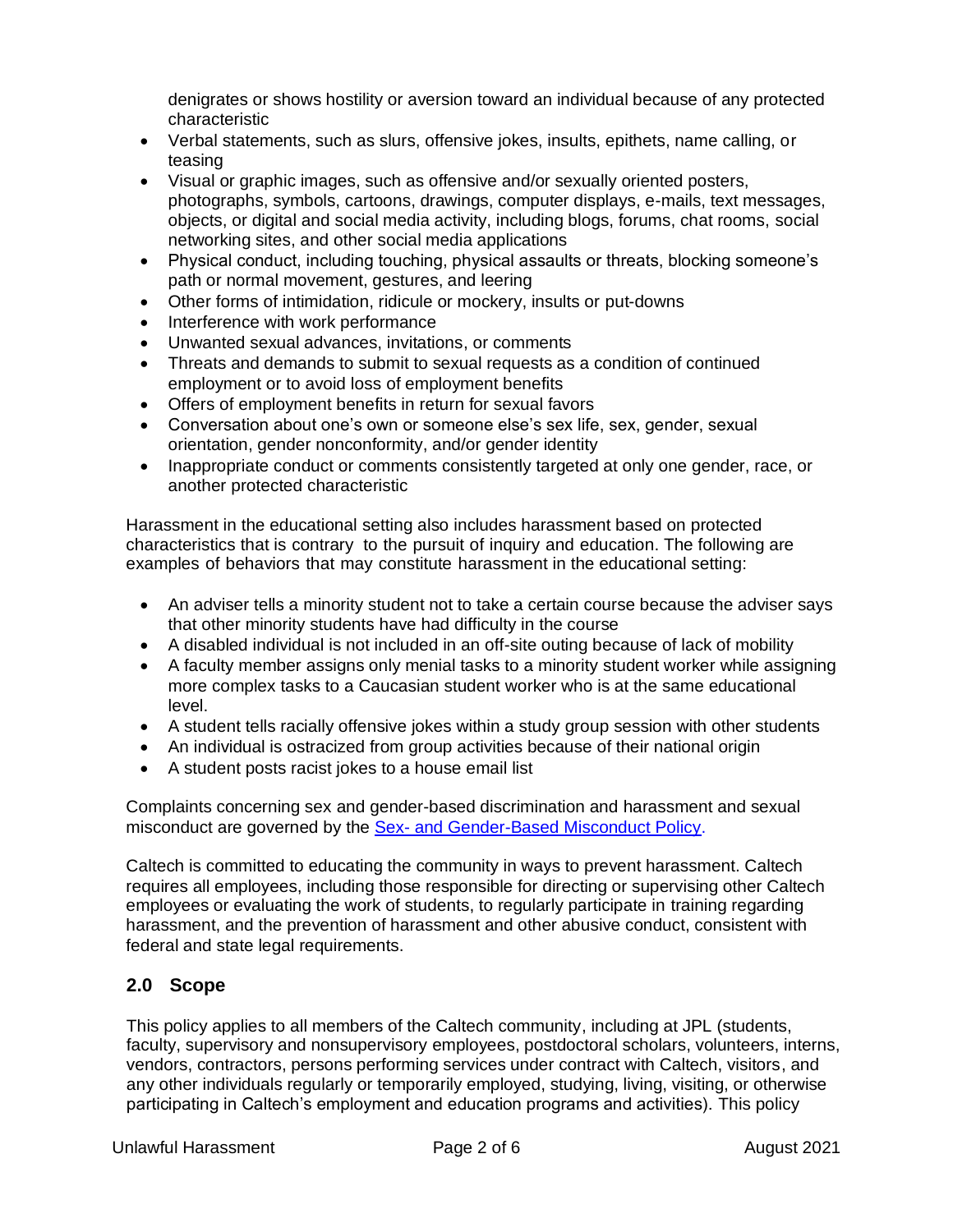applies to conduct occurring on Institute-controlled property, at Institute-sponsored events and in Institute employment and education programs and activities regardless of location.

# **3.0 Reporting Complaints and Concerns**

Caltech's ability to remedy harassment and maintain a harassment-free environment is limited if incidents are not reported. Anyone who witnesses, experiences, or is otherwise aware of conduct that they believe to be in violation of this policy, including retaliation, is urged to immediately report it, or to request any assistance and guidance, from the Equity and Title IX Office or one of the Equal Employment Opportunity coordinators listed below, at campus, or the Employee Relations Group at JPL. Reports may be made at any time. A delay should not discourage anyone from reporting harassment. Delayed reporting is better than no reporting. Reports may be made in writing or orally.

Members of the Caltech community are encouraged to err on the side of reporting any conduct they think may be harassment covered under this policy, regardless of where the incident occurred or who committed it. Even if Caltech does not have jurisdiction over the incident or the perpetrator, Caltech will take reasonable action to remedy the effects of the harassment on the Caltech community and prevent any reoccurrence of the behavior.

Any employee in a supervisory role, including faculty, must promptly report **all** alleged harassment, discrimination, gender-based misconduct, and retaliation, regardless of its alleged severity or frequency, to the Equity and Title IX Office at campus or Human Resources at JPL, which will provide guidance and advice. In addition, other employees qualifying as responsible employees under the Sex- [and Gender-Based](https://hr.caltech.edu/documents/2925/caltech_institute_policy-sex_and_gender_based_misconduct.pdf) Misconduct Policy, Section II, 6.2, must promptly report any instance of prohibited conduct, as defined in Section III, 13.0, to the Equity and Title IX Office or the Deputy Title IX coordinator for JPL, as appropriate.

If a member of the Caltech community would like support and guidance in filing a complaint, they may contact one of the Equal Employment Opportunity coordinators, the assistant vice president for equity and equity investigations in the Equity and Title IX Office, JPL's manager of employee relations, or the JPL section manager of talent management or Human Resources Business Partners at JPL.

## **4.0 Anonymous Reporting**

Caltech provides the following resources for anonymous reporting:

[Campus Hotline](https://hotline.caltech.edu/) (626) 395-8787 or (888) 395-8787 JPL Ethics Hotline (818) 354-9999 JPL Protective Services Division's Workplace Violence Hotline (818) 393-2851 For either Campus or JPL by submitting a compliance [Hotline Contact Form](https://asic.caltech.edu/caltech-hotline/contact)

If the reporting party wants to remain anonymous, they should not share any personally identifying information. If the reporting party does share such information, the Equity and Title IX Office will contact the reporting party with information about support resources and reporting options. If an investigation is pursued, the reporting party who identified themselves will be notified.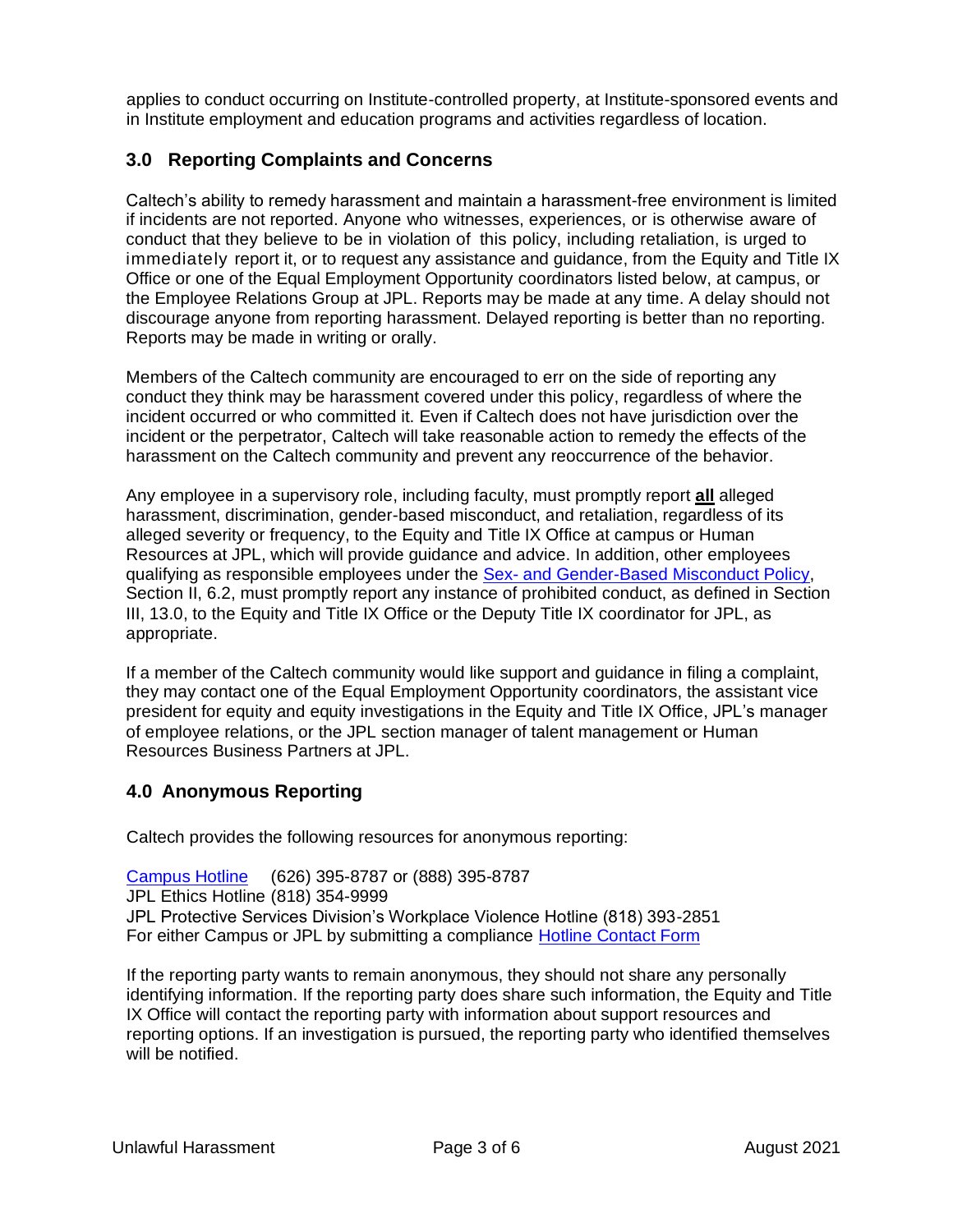# **5.0 Contacting Outside Agencies**

In addition, employees who believe they have been unlawfully harassed on the basis of a protected characteristic have the right to file a complaint with the federal [Equal Employment](https://www.eeoc.gov/)  [Opportunity Commission](https://www.eeoc.gov/) or the [California Department of Fair Employment and Housing,](https://www.dfeh.ca.gov/) which have the authority to remedy violations. Employees, students, and others participating in Caltech's educational programs and activities may file complaints with the U.S. Department of Education Office for Civil Rights (415) 486-5555, [ocr.sanfrancisco@ed.gov o](mailto:ocr.sanfrancisco@ed.gov)r (800) 421- 3481 or [OCR@ed.gov.](mailto:OCR@ed.gov) Complaints may also be directed to the Bureau for Private Postsecondary Education at [https://bppe.ca.gov/.](https://bppe.ca.gov/)

# **6.0 Investigation of Complaints**

Caltech will conduct an appropriate, timely, and thorough investigation into complaints within the scope of this policy to determine what occurred and take reasonable steps to remedy the effects of any harassment and prevent recurrence of the behavior. Caltech provides all parties with appropriate due process and reaches appropriate conclusions based on the evidence collected. Caltech takes appropriate action, including disciplinary measures, when warranted.

## **7.0 Prohibition against Retaliation**

No one may intimidate, threaten, coerce, or discriminate against any individual for the purpose of interfering with any right or privilege secured by this policy or the related procedures, or because the individual has made a report or complaint, testified, assisted, participated, or refused to participate in any manner in any action or process under this policy or the related procedures. Intimidation, threats, coercion, or discrimination, for the purpose of interfering with any right under this policy or the related procedures constitutes retaliation. The rights and privileges secured under this policy and the related procedures include but are not limited to: (i) filing or assisting in the filing of a complaint or report of a suspected violation of this policy; (ii) opposing any act or practice made unlawful by any federal, state, or local laws requiring equal opportunity; (iii) participating, assisting, or otherwise cooperating in an investigation, compliance review, hearing, or any other activity related to a violation of this policy or administration of any federal, state, or local law requiring equal opportunity; and/or (iv) exercising any legal right protected by federal, state or local law requiring equal opportunity. Complaints of retaliation will be addressed under the Procedures for Complaints of Unlawful Discrimination, Harassment, and Retaliation.

The following actions do not constitute retaliation: the exercise of rights protected under applicable law or Caltech's charging an individual with a policy violation for making a materially false statement in bad faith in the course of a resolution process. A determination that a respondent was responsible for alleged misconduct alone is not sufficient to conclude that any party made a materially false statement in bad faith.

## **8.0 Privacy**

A member of the Caltech community who wishes to report unlawful discrimination, harassment, or retaliation should do so as soon as possible, although reports (hereinafter "complaints") may be made at any time. Complaints can be made orally or in writing. Complaints should be brought to the attention of one of the individuals designated in this Policy.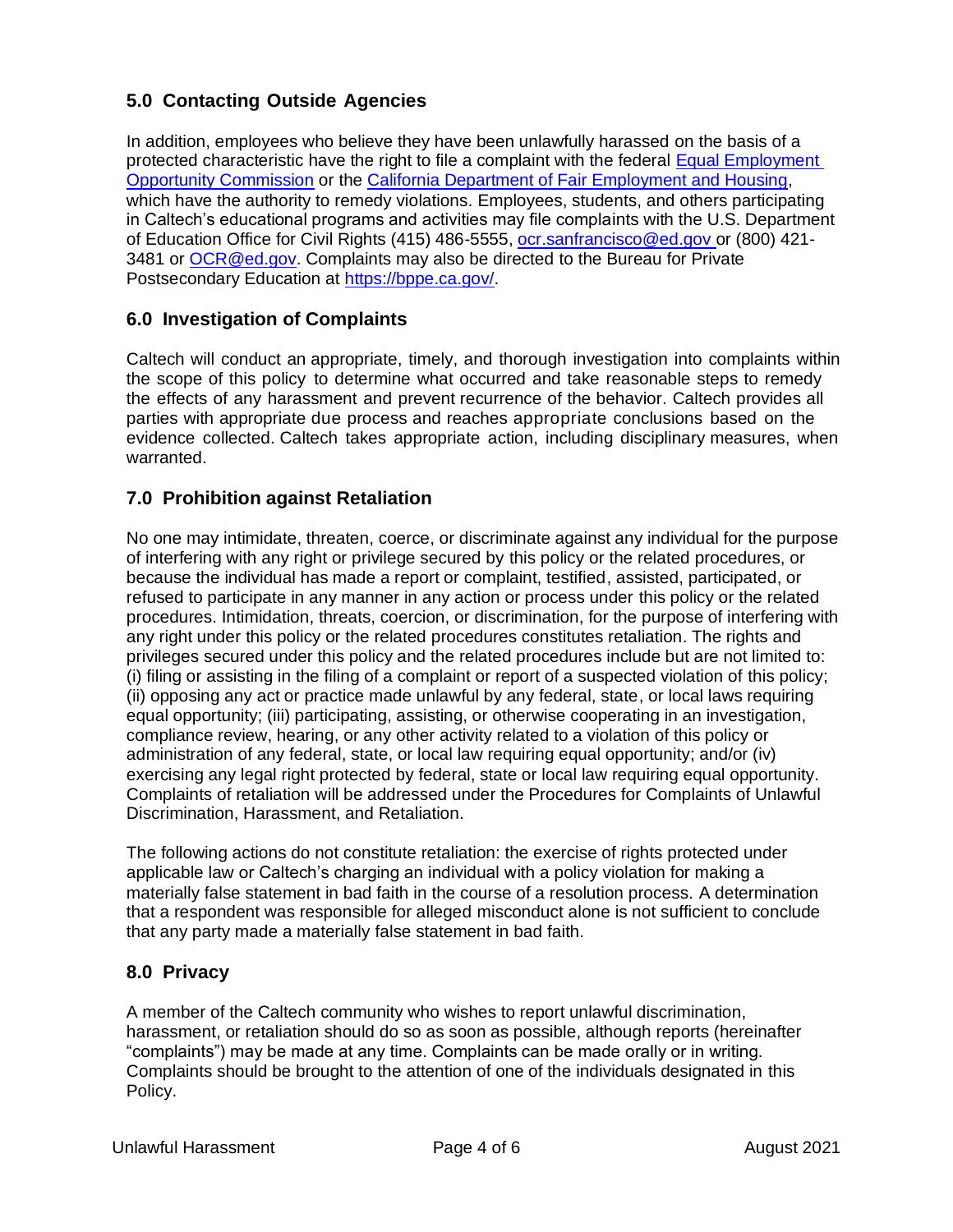Privacy generally means that information related to a report of harassment will only be shared with those individuals who have a "need to know." The determination of who has a "need to know" is within the discretion of Caltech. These individuals are required to be discreet and respect the privacy of all individuals involved.

No meetings or conversations that take place under this policy or the Procedures for Complaints of Unlawful Discrimination, Harassment, and Retaliation may be audio- or audiovisually recorded by anyone.

# **9.0 Confidential Resources**

Caltech offers members of the Caltech community the choice of seeking confidential counseling outside of Caltech's procedural mechanisms for resolving unlawful harassment complaints. These confidential counseling services are intended for the personal benefit of the individual and offer a setting where various courses of action can be explored. Members of the Caltech community may access the offices below for confidential support. Counselors and designated confidential advocates in these offices will listen and help identify options and next steps. Talking to any of these staff members does not constitute reporting an incident to Caltech.

Confidentiality generally means that information shared by an individual with designated campus or community professionals cannot be revealed to any other individual without the express permission of the individual. These professionals are listed below. They are prohibited from breaking confidentiality unless there is an imminent threat of harm to self or others or as otherwise required or permitted by law. When a report involves suspected abuse of a minor under the age of 18, these confidential resources may be required by state law to notify child protective services and/or local law enforcement.

An individual who has experienced unlawful harassment and who first requests confidentiality may later decide to file a complaint with Caltech. The mental health professionals and other confidential resources listed below will provide the individual with assistance in filing a complaint if the individual wishes to do so.

Mental health professionals in the Student Wellness Services' Counseling Services and the Staff and Faculty Consultation Center provide mental health counseling services to the campus community. The JPL Employee Assistance Program provides mental health counseling services to the JPL community. They will not report any information abou t an incident to Caltech, including the Title IX coordinator, unless requested by their client. They can be contacted 24 hours a day/7 days a week at:

| $\bullet$ For students: |                                                                              |
|-------------------------|------------------------------------------------------------------------------|
|                         | (626) 395-8331 Student Wellness, Counseling Services                         |
|                         | (626) 395-5000 after hours Counseling Services may be contacted via Security |

- For faculty, campus staff and postdoctoral scholars: (626) 395-8360 Staff & Faculty Consultation Center (626) 395-5000 after hours via Security
- For JPL employees: (800) 367-7474 [Empathia](https://www.mylifematters.com/) identify yourself as a JPL employee <https://www.mylifematters.com/> (Password: JPL)